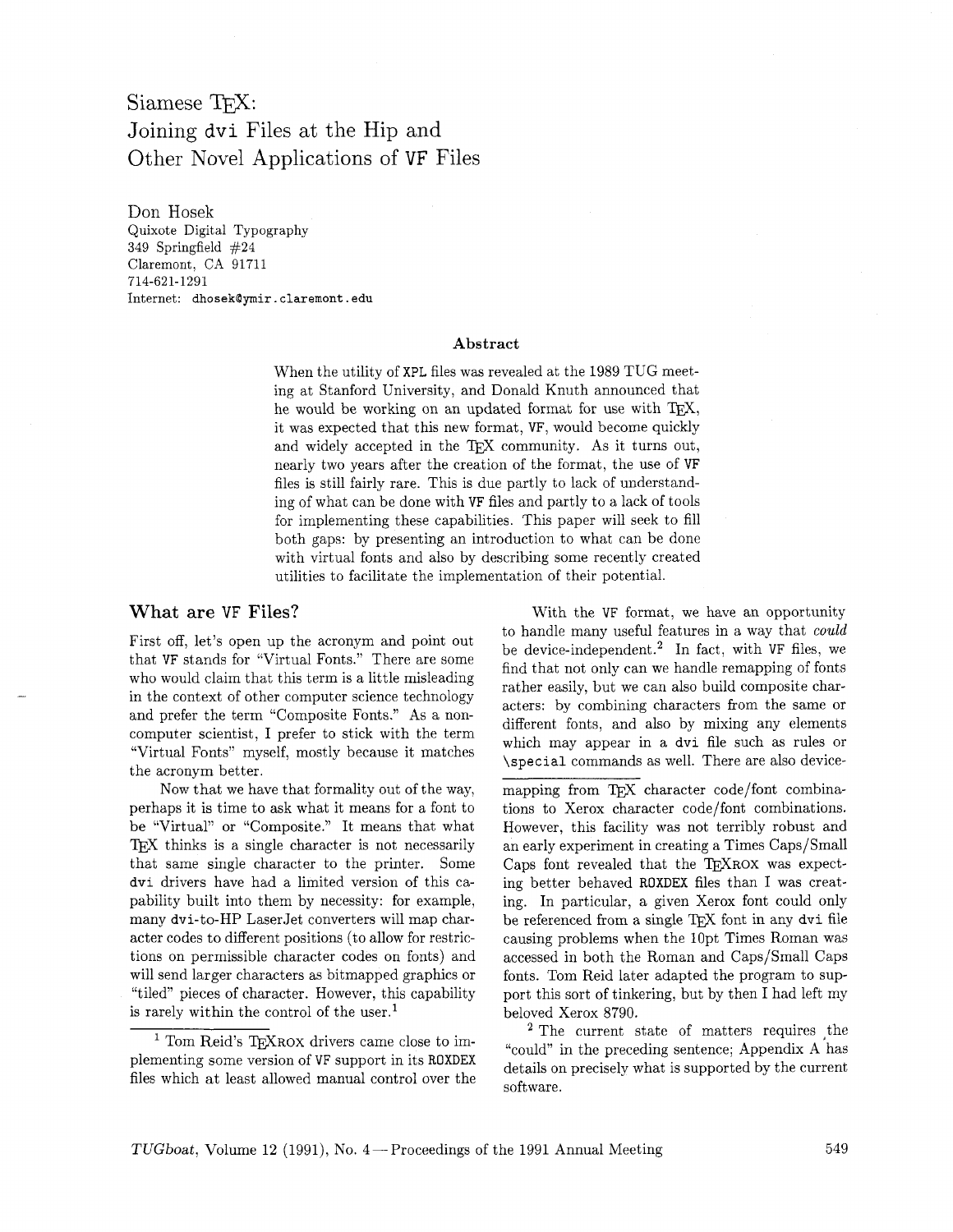dependent applications for **VF** files which we will discuss in more detail later.

## T<sub>F</sub>X 3.0 and VF Files

Since TFX generally doesn't know much more about a font than the amount of space that each character takes up, it isn't even aware that **VF** files are being used in a T<sub>F</sub>X run. Support of VF is left entirely up to the dvi-to-output converter.

Incidentally, I think that this is a big design flaw. Had VF support been built into TEX itself, TFX would have become much more versatile. For example, the problem of hyphenating accented characters could have been eliminated once and for all since one would have been able to build accented characters "on the fly." In addition, the ability to have arbitrary remapping of fonts when  $T\not\!\!F X$  is run would have solved the notorious "code page" problem. However, since Knuth was in a hurry to finish 3.0, we'll forgive him this oversight.

## Code Pages and Remapping

We'll ignore the problem of mapping the input character code to the output code (perhaps I'll write a brief TUGboat article on my experiences on the topic). Instead, we'll focus on a rather specific problem: a physical font may not have the mapping of character codes in it which we would want to modify to conform to a scheme of our own. For example, if we use Personal TFX's PTI Fontware Interface to generate . pk files from Bitstream fonts, we get three 128-character fonts which are not quite in an arrangement suitable for our desires. Most likely, we would want a 256-character font corresponding to the proposed standard developed at the 1990  $T_FX$ Users Group meeting at Cork  $[1]^3$  To effect this we can employ **VF** files to handle the remapping of character codes, as seen by TFX, to the character codes that are actually used in the font.

One way to accomplish this would be to create a **VPL** file by hand (a **VPL** file is a **VF** file converted to a mnemonic form readable by humans). As it turns

<sup>3</sup> Or not. Speaking from the font designer's standpoint, I find that the Cork standard has an inadequate number of vacant font spaces for face-specific characteristics. For example, five "fligatures" are provided, but not all are necessary in all fonts, but no space is reserved for an f-j ligature which is useful for typesetting Scandinavian languages. For some classical designs, other characters are necessary as well, e.g., ligatures for c-t and s-t, long s, and others.

```
(MAPFONT D 0 
    (FONTNAME beckman) 
    (FONTCHECKSUM 0 10537600616) 
\lambda(CHARACTER 0 15 (comment quotesingle) 
    (CHARWD R 366) 
    (CHARHT R 816) 
    (MAP 
        (SETCHAR 0 47) 
   \overline{\phantom{a}})
```
Figure **2:** An extract from a **VPL** file showing how remapping of characters could be accomplished. The above sample was generated by Tom Rokicki's AFM2TFM.

out, this isn't too bad; Figure 2 shows how a remapping of this sort might look. However, in practice, this can get rather tedious since we need to give metric information for every character. $4$  Even without this hindrance, it would still be overly tedious for a font where the remapping involves fairly direct remappings, e.g., for a small caps font, where almost the entire font would be mapped directly except for the lowercase letters which would be mapped from the uppercase in a smaller font.<sup>5</sup>

The REMAP **utility.** To simplify this task, I wrote REMAP, which provides a far simpler format for specifying this most common application for virtual fonts. A REMAP input file begins with a series of lines indicating the fonts that are used in the format:

### **FONT** *font-number font-name [optional~scaling~factor]*

The *font\_number* is any number between 0 and  $15<sup>6</sup>$ The most commonly used font should be assigned number 0 as in a **VPL** file; we will see that this helps cut down the coding. The *font-name* is the font as it is known to T<sub>E</sub>X, e.g., cmr10; this could be the name

A fact not adequately documented, incidentally.

<sup>5</sup> This is actually a rather simplistic view. In a high-quality small caps font the weights of the small caps are adjusted to correspond to the weights of the lowercase letters of that size. With most modern digital type technologies, where a single outline is linearly scaled for all sizes, using 8pt caps for the lowercase in a 10pt caps small caps font ends up with small caps that are too light for the surrounding text.

 $6$  The upper limit of 15 is arbitrary and was intended to keep memory requirements low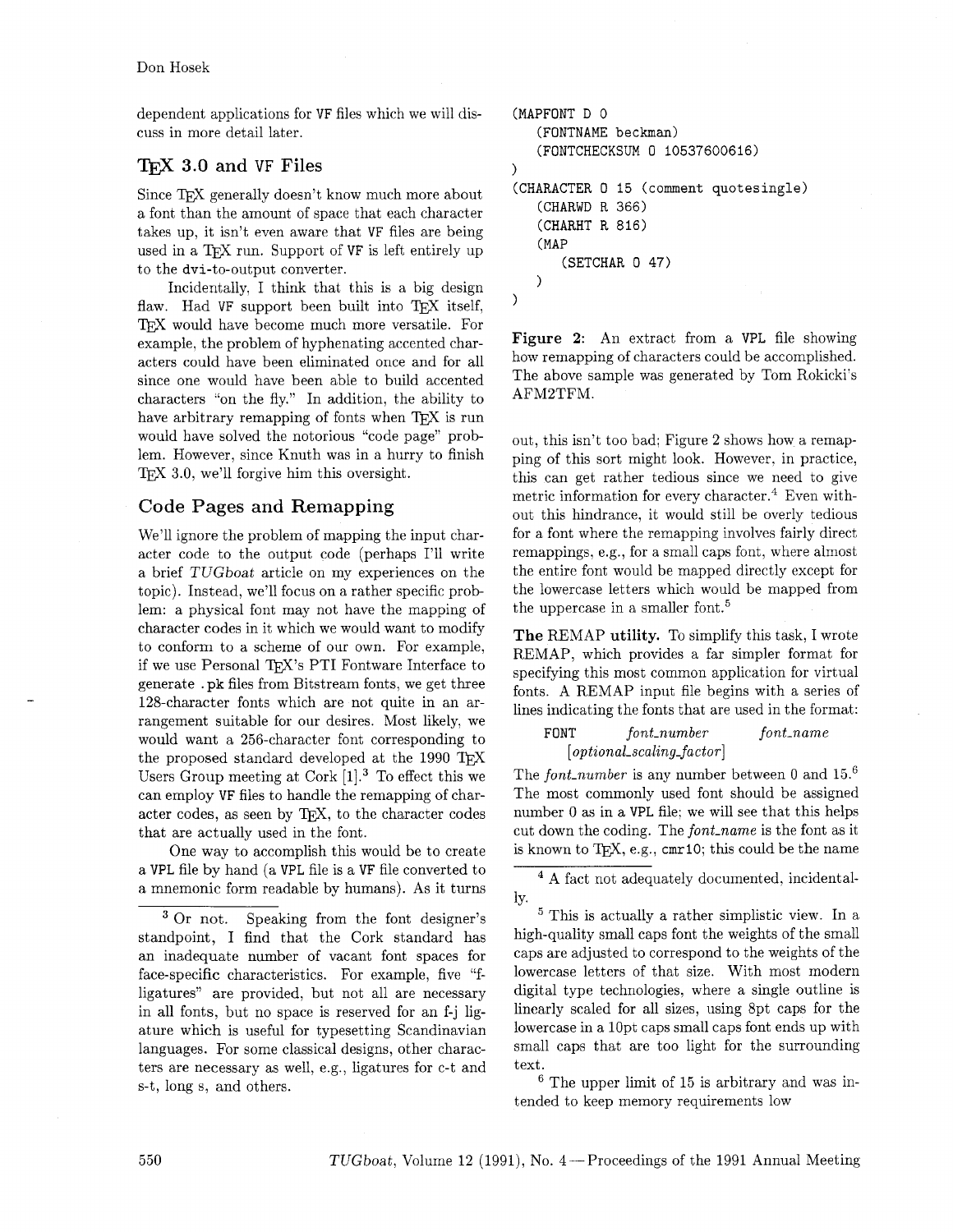FONT 0 BS0011 FONT 1 BS0011 800 RANGE 0 127 DATA DECIMAL 0:O 1-96 1:65-90 123-127 END

Figure **3:** Sample REMAP input file. The specification 0: 0 at the beginning is intended to show the format of a single character mapping. In practice, the data would begin 0-96.

of another virtual font, although such nesting can be dangerous. Finally the *optional\_scaling\_factor* is an integer which gives the scaling factor in the same terms as the scaled keyword in TFX: e.g.,  $1000$ refers to no scaling. 500 gives a 50% scaled face, and SO on.

After all the FONT statements have been declared. a line must appear which gives the range of character codes which define the extent of the font. This serves as a simple checksum against typographical errors in the last segment of the REMAP file. Its format is:

#### RANGE *first last*

Finally, the remap data is provided. All numbers must be in the same radix but a choice of hexadecimal, octal or decimal is provided. The remap data consists of a font number - character code pair for each character to be remapped. If the font number is 0, it may be omitted. Each pair is joined with a colon, and pairs can be separated by one or more spaces or a new line. A contiguous range can be specified by listing the first and last character code separated by a hyphen. An unused character position is indicated with XX. The data begins with DATA followed by one of HEX. OCTAL or DECIMAL (the default, if none of the choices is listed, is HEX). At the end of the data and the file, END should appear on a line by itself. Figure **3** shows a sample of how this might appear for a small caps font.

One feature of REMAP which is not readily apparent from the above discussion is that kerning and ligatures from the fonts being remapped are preserved as far as possible. For example. a kern between the A and V of font 0 would be preserved as would the corresponding kern between the A and V of font 1. However, no kern would automatically be inserted between, say, the A of font 0 and the V of font 1. Also, kernings and ligatures for characters not included in the remapped font would be ignored, so the user need not worry about getting "DIffICULT" instead of "DIFFICULT." If the user feels the need to add or delete ligatures or kerns explicitly, this can be accomplished through the keywords LIG, NOLIG, KERN and NOKERN.

## VF Files, POSTSCRIPT Fonts, and **My**  Previewer

As was mentioned earlier, VF files can be a useful tool for dealing with  $any$  device-dependent typefaces. Tom Rokicki's AFM2TFM converter, for example. uses VF files for remapping character codes and creating small caps versions of the fonts. However. this technique still relies on there being a font on the printer somehow associated with a set of tfm dimensions on your computer.

If we want to preview a dvi file which refers to these fonts. we have two options: the first would be to have .pk files which match the POSTSCRIPT fonts. This is certainly a possibility and there exist from various sources many options for creating these files.? Any necessary remapping of character codes can be handled using the REMAP features described above. This, however, is not interesting.

A more interesting approach would be the case where an exact preview is not necessary and it would be adequate to use, say, Computer Modern to give an approximate the appearance of the printed document in screen preview or possibly even using POSTSCRIPT fonts to create proofs of a document which is to be ultimately printed using native fonts on a Linotronic typesetter. Mapping the characters to appropriate places. as noted above, is trivial; however, problems will be encountered in proper spacing of the letters if the metrics for the font do not match. VF fonts can be used to remedy this situation by adding or subtracting appropriate amounts of space from the sidebearings to get the character widths to match. This is done with the SHADOW command in REMAP which causes all characters in the virtual font to have the same metrics as the characters with the corresponding codes in the font mentioned in the SHADOW command. This feature can also be used to create "invisible" fonts like those used by SLITEX. Invisible characters can be created by referring to characters in an unspecified font number: an example of this appears in Figure 4. This approach gives a slight storage advantage over the  $\text{tfm}/\text{pk}$  strategy,

Perhaps the best option in the MS-DOS world is to use Adobe Type Manager to create CHR files which can be converted into TFX-style fonts with the CHtoPX and PXtoPK utilities supplied with the public domain emTEX. This will allow any POSTSCRIPT font to be printed or previewed just like a METAFONT-generated font.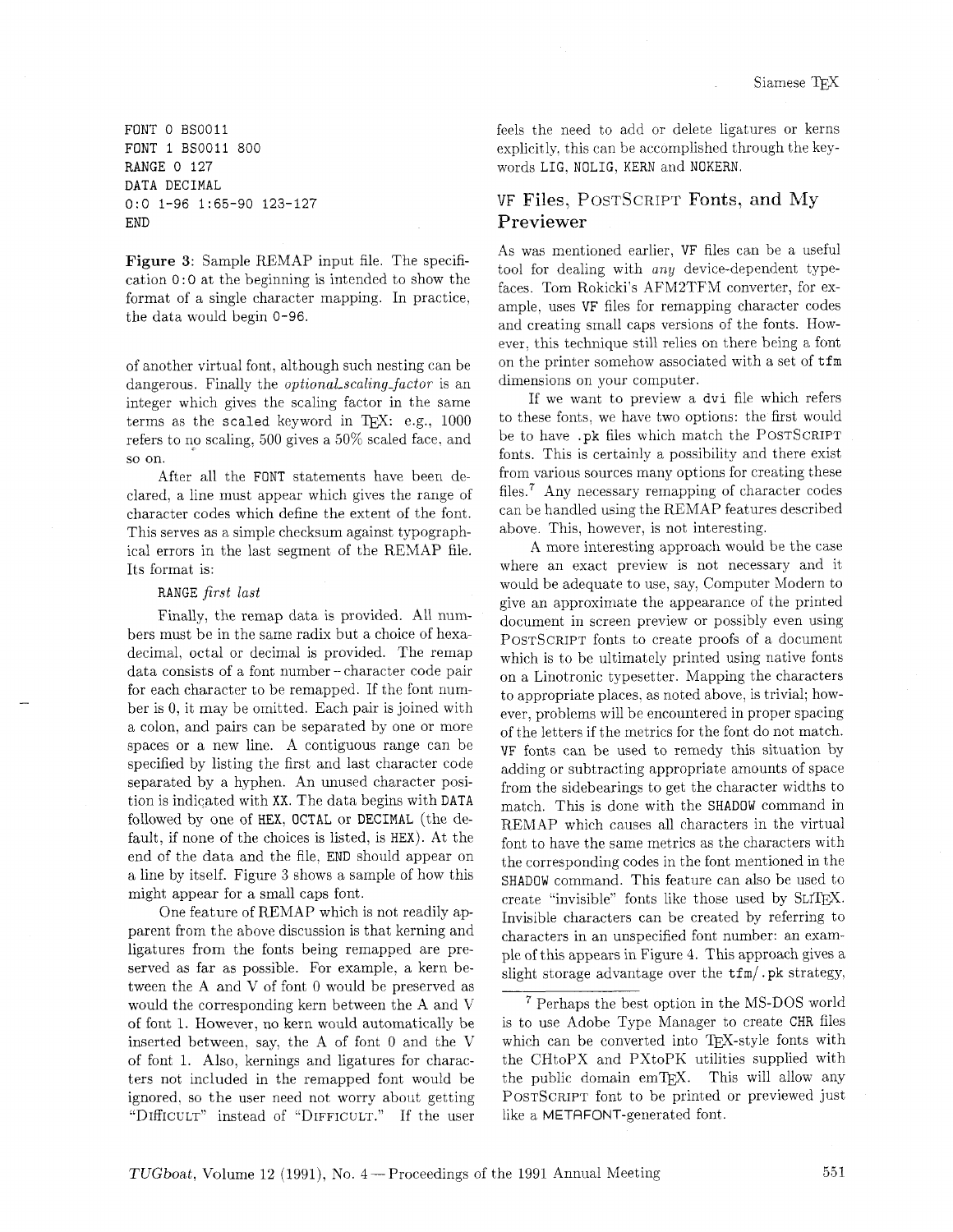SHADOW ptmr RANGE 0 255 DATA DECIMAL 0-255

Figure 4: A REMAP input file to create an "invisible" version of POSTSCRIPT Times.

which is standard for the SLITFX fonts, and there already exist VF fonts distributed with some versions of Tom Rokicki's DVIPS for this sort of use.8

Device-dependent virtual font files. At this point, it would be worthwhile to point out that VF files fall into two categories. A simple remapping of the characters in a font such as that described in the introduction to REMAP would fall into the category of non-device-dependent VF files since they would be used with any output device. On the other hand, VF files created using the SHADOW feature of REMAP for proofing purposes would be device-dependent.

The classification into the two categories is not always self-evident. For example, the VF files created by Tom Rokicki's AFM2TFM would not be devicedependent! As it turns out, the remapping of characters performed by these VF files is still needed for VF files which will be used in the proofing stages.

## Accented Characters

Another useful application of VF technology is the ability to create pre-accented letters. This is the only way to have TFX automatically accent words containing accents like "Explosionsgefahrlich". $9$  REMAP provides this capability with the ACCENT command which allows one to define accenting capabilities. The algorithim used for constructing accented characters is identical to that used for \accent by TFX. At the time of this writing, facilities for diacritics below letters  $(e.g., c)$  are under development.

## "Joined at the Hip" Explained

One other program was written as a sort of prolog to the work done to REMAP as described above. SIAMDVI is a program which takes a dvi file and creates a VF file in which each page in the dvi file is represented by a single character in the VF file. By default. the character dimensions are determined by the locations of print on the output from the dvi file, but this can be altered through the use of \special commands. The program had originally been conceived as a clumsy way of handling some of the features of REMAP. but use and discussion of its potential have revealed the following possible applications:

- Simple dvi inclusion. Actually, this approach is somewhat more sophisticated than that provided by Michael Spivak's DVIPASTE **[3]** or Stephan v. Bechtolsheim's DVI2DVI [4] since it is possible to load the virtual font scaled by some factor to include reduced views of output pages.
- The previous item can be expanded on with some simple macros to allow TFX to handle composing signatures. The current version of SIAMDVI limits this to books of 256 or fewer pages (because of the limitation on the number of characters which can appear in a single TFX font) but a future release will allow longer documents to be remapped. This has the advantage over many processors for signatures in that the positioning of pages can be adjusted slightly to compensate for the thickness of the sheets of paper in the final printing.

If the output driver supports 180' rotation of characters, full signature pages could be composed in this manner.

 $\bullet$  Using Alan Hoenig's METAFONT and TEX code described elsewhere in this proceedings issue, university seals can be typeset as single characters.

These are just a sampling of the possible uses of SIAMDVI. I had originally viewed it as more a novelty than a genuinely useful product—that evaluation has changed.

## A Device Drivers Supporting VF Files

At the time of this writing, the following drivers were the only ones which I was aware of which supported  $VF$  features:  $^{10}$ 

 $^8$  The files I have were in the MS-DOS distribution and are of unknown origin.

 $9$  This is because of a design decision in the TFX program. Knuth has justified TFX's deficiency in this regard as an encouragement for font designers to provide pre-accented characters. METAFONTbased fonts designed on this basis are just becoming available.

<sup>&</sup>lt;sup>10</sup> Please be aware that any subjective comments in the list below are exclusively my opinion and are based on direct experience except where noted. I apologize for any inaccuracies.